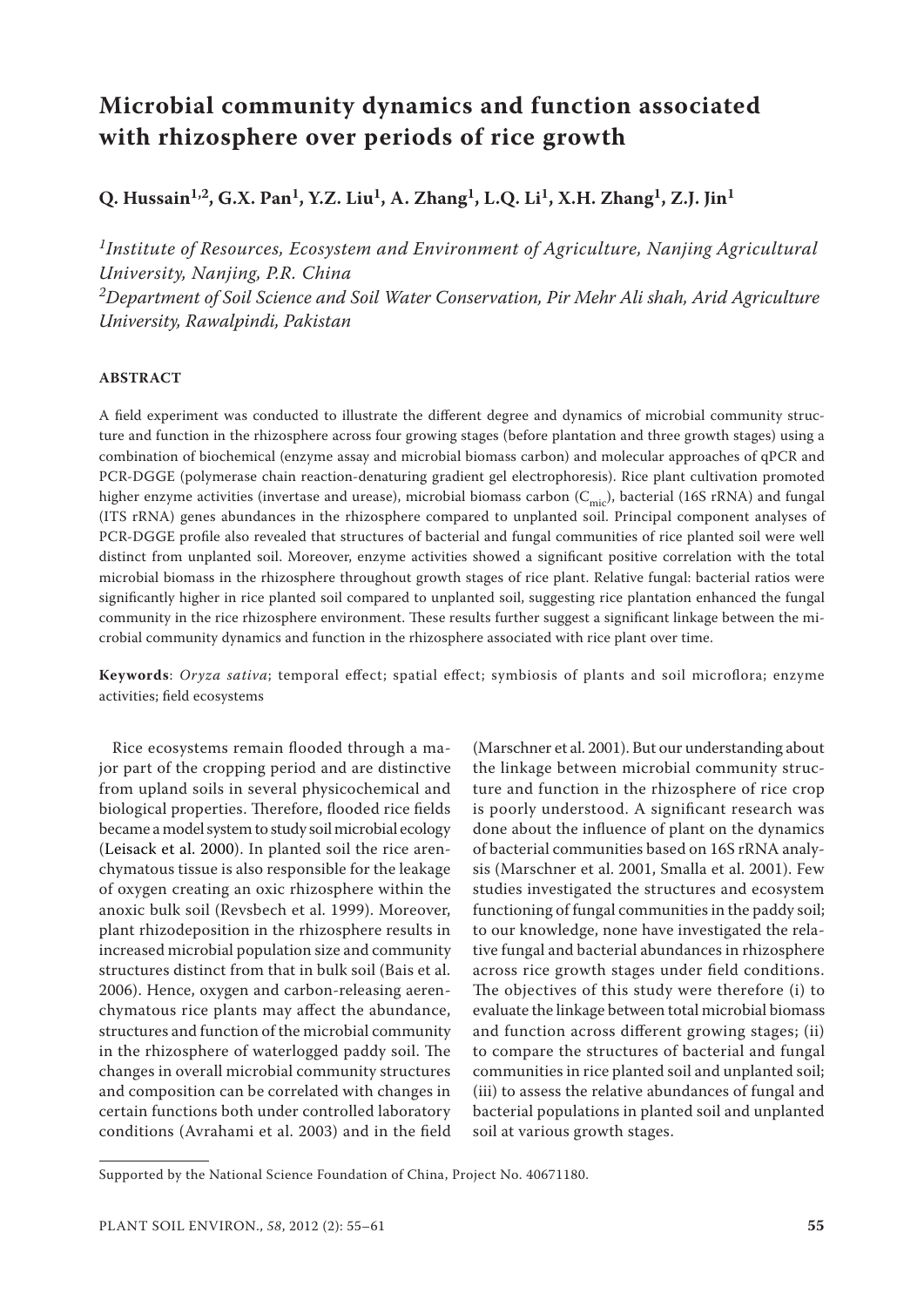## **MATERIAL AND METHODS**

**Site description and experiment layout**. The experiment was carried out at a rice farm located in Yixing City, Yifeng Village (31°24.26'N, 119°41.36'E), Jiangsu Province, China. Derived from lucstrine deposit, the soil was a typical high-yielding paddy soil classified as a hydroagric Stagnic Anthrosols and an entic Halpudept according to Soil Survey Staff, USA. The basic properties of the studied top soil (0–10 cm) are mentioned in Table 1. One month old seedlings of rice (*Oryza sativa*), Wugeng13 cultivar, were planted in randomly selected plots at a plant density of 20 plants/m2. The experiment used a randomized block design with three replicate plots. The size of each plot was  $4 \text{ m} \times 5 \text{ m}$ . The field was kept most of the time flooded with irrigation water. No chemicals were applied for plant protection and the plots were weeded by hand. Rhizosphere and bulk soil samples were collected on 45 days after planting (tillering stage-S1), 81 days after planting (grain filling stage-S2) and 107 days after planting (ripening stage-S3). Unplanted bulk soil (S0) was also collected before rice plantation from each plot to investigate the effect of the rice plant cultivation on the microbial communities.

**Soil sampling**. For sampling of rhizosphere soil, ten rice plants with root-soil systems were randomly sliced down 10 cm deep in the middle from each plot and shaken up in plastic bags until approximately four-fifths of the initial weight (100 g) was in the bag; this portion was considered as bulk soil. The remaining fifth that was still attached to the root system and was considered as rhizosphere soil (Butler et al. 2003). The rhizosphere and corresponding bulk soil samples of the same plot at the same plant growth stage were subsequently pooled to make one composite sample, respectively. Soil samples were sieved (< 2 mm) and stored at 4°C for analysis of microbial biomass C, N and enzymes activity and at –20°C for DNA extraction, and part of sieved soil samples was air dried for physical and chemical analyses.

**Microbial biomass C and N determination**. Microbial biomass carbon  $(C_{\text{mic}})$  was determined by the fumigation-extraction method as described by Vance et al. (1987).  $C_{\text{mic}}$  was calculated from (extractable carbon/0.45, where extractable carbon = (C extracted from fumigated soil) − (C extracted from non-fumigated soil). Microbial biomass N  $(N<sub>mic</sub>)$  was estimated as (extractable nitrogen)/0.54, where extractable nitrogen = (total N extracted from fumigated soils) – (total N extracted from non-fumigated soils).

**Enzyme activity assay**. Enzyme activities were determined on fresh moist sieved (< 2 mm) soils within 15–20 days from the collection of the samples. Two enzymatic activities (invertase and urease) were analyzed according to the protocols described by Gu et al. (2009). In case of invertase, 5 g of soil (< 2 mm) was mixed with 0.2 mL of toluene and 5 mL of phosphate buffer (pH 5.5) in 50-mL Erlenmeyer flasks, then 15 mL of the 8% sucrose solution was added, and the flasks were swirled for a few seconds. The flasks were covered with stopper and placed in an incubator at 37°C for 24 h. After incubation, solution contents were passed through filter paper. The 1 mL of filtrate was pipetted into 50 mL test tube and 3 mL 3, 5-dinitrosalicylic acid monohydrate solution was added. Then all tubes were placed into a boiling water bath for 5 min and allowed to cool at room temperature with tap water. Further, the final volume of the each solution was made up to 50 mL with ddH<sub>2</sub>O. The glucose produced was determined colorimetrically at 508 nm and expressed as mg glucose/g soil/24 h.

Urease activity was determined using 5 g of soil (< 2 mm) that was mixed with 1 mL of toluene in a 50-mL Erlenmeyer flask, and allowed to stand for 15 min. Then 10 mL 10% urea solution and 20 mL citrate buffer (pH 6.7) were added and mixed well. The flasks were covered and placed in an incubator at 37°C for 24 h. After incubation, soil solution contents were passed through filter paper. Moreover, 3 mL of aliquot from filtrate was added into a 50-mL test tube along with 4 mL sodium phenol solution and 3 mL sodium hypochlorite solution and tubes were swirled well for mixing. After 20 min, the final volume of each solution was made to 50 mL with ddH<sub>2</sub>O. The released ammonium was measured colorimetrically at 578 nm and expressed as mg NH<sub>4</sub>-N produced/g soil/24 h. Control tests with autoclaved soils were carried out to evaluate the spontaneous or abiotic transformation of substrates. All chemical determinations and enzymatic activities were determined in triplicate.

Table 1. Basic physico-chemical properties of soil (0–10 cm)

| pH     | <b>CEC</b>  | $Clav$ (< 0.002mm) | Bulk density | Total carbon | Total nitrogen | Alkali-releasable  |
|--------|-------------|--------------------|--------------|--------------|----------------|--------------------|
| (H, O) | $\pmod{kg}$ | (g/kg)             | $(g/cm^3)$   | (g/kg)       | (g/kg)         | nitrogen $(mg/kg)$ |
| 6.7    | 18.05       | 399.9              |              | 20.2         | 2.99           | 276.1              |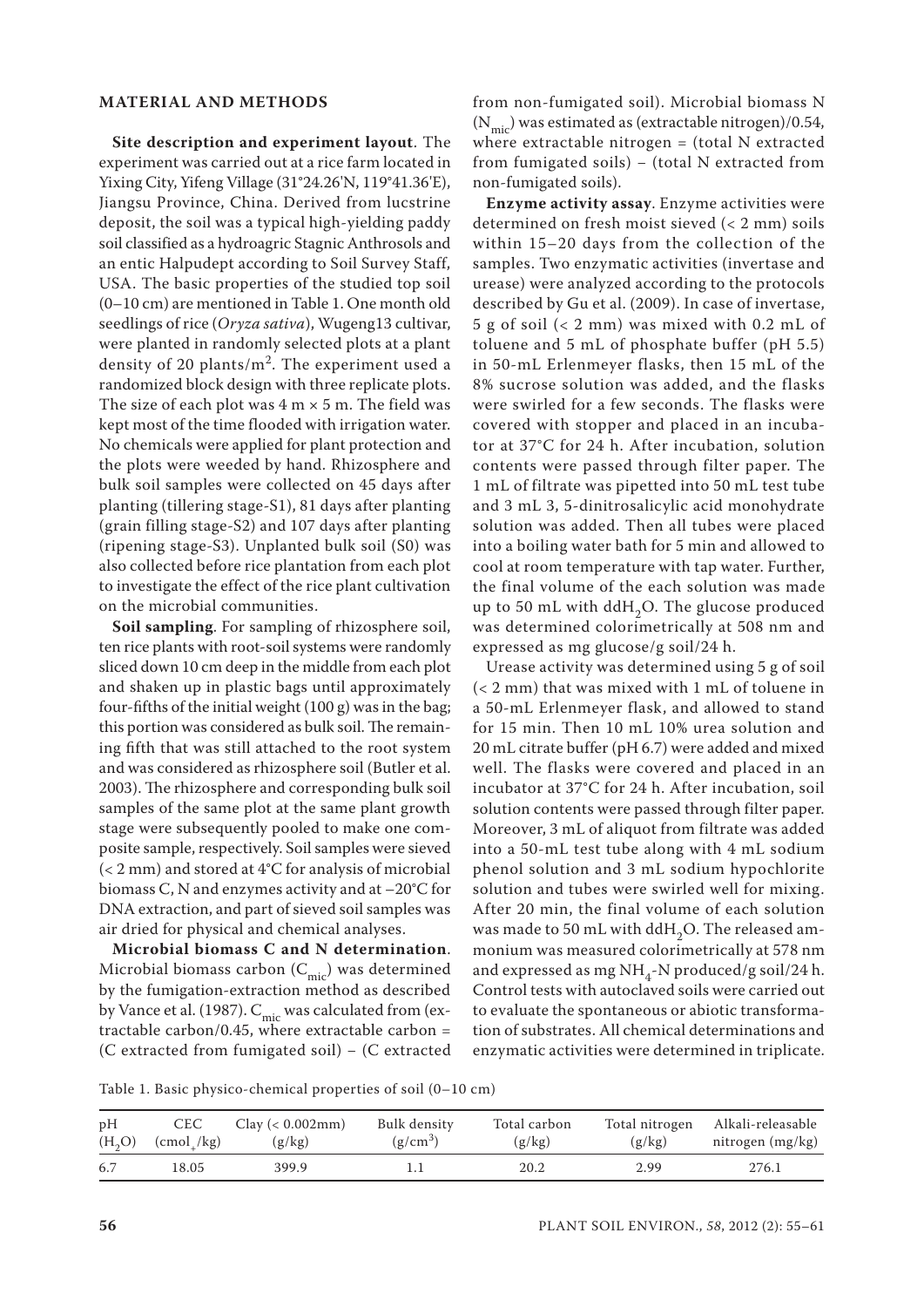Table 2. Primer sets and thermal profiles used for the DGGE and qPCR analysis

| Target<br>gene             | Primer<br>set               | Size<br>(bp) | Thermal cycling profile                                                   | Reference              |
|----------------------------|-----------------------------|--------------|---------------------------------------------------------------------------|------------------------|
| 16S rRNA<br>(Bacteria)     | 338-F-GC <sup>a</sup> 518-R | 250          | 94°C (5 min); 35 cycles of 94°C (60 s),<br>55°C (60 s), and 72°C (60 s)   | Muyzer et al. (1993)   |
| 18S rRNA<br>(Fungi)        | $NS1^a$ Fung-GC             | 470          | 94°C (5 min); 35 cycles of 94°C (60 s),<br>58°C (60 s), and 72°C (60 s)   | May et al. (2004)      |
| 16S rRNA<br>(Bacteria)     | $338-Fb518-R$               | 250          | 95°C (5 min); 40 cycles of 94°C (30 s),<br>55°C (60 s), and 72°C (60 s)   | Fierer et al. $(2005)$ |
| <b>ITS</b> rRNA<br>(Fungi) | $ITS-Fb5.8s-R$              | 350          | 95°C (5 min); 40 cycles of 94°C (30 s),<br>53 °C (60 s), and 72 °C (60 s) | Fierer et al. $(2005)$ |

<sup>a</sup>primer set used for DGGE (denaturing gel gradient electrophoresis); <sup>b</sup>primer set used for qPCR (quantitative polymerase chain reaction)

**Molecular and statistical analysis**. Three DNA extractions of each soil sample (0.5 g) from the same replicate field plot were made using PowerSoil<sup>™</sup> DNA Isolation Kit (Mo Bio Laboratories Inc., Carlsbad, USA) following the manufacturer's instructions. Relative bacterial and fungal abundances were estimated using real time PCR (qPCR), with primers and the thermal cycling conditions described in Table 2. The DNA concentration was measured at 260 nm using UV spectrophotometer (Bio Photometer, Eppendorf, Germany). Each qPCR reaction was performed in a 25 µL volume containing 10 ng of DNA, 0.2 mg/mL BSA, 0.2 µmol of each primer and 12.5 µL of SYBR premix EX Taq $T^M$  (Takara Shuzo, Shinga, Japan). The size of PCR product was confirmed by melting curve analysis and electrophoresis in a 1.5% agarose. A plasmid containing target region of bacterial (16S rRNA) and fungal (ITS rRNA) gene was used to construct a standard curve. The standard curves were generated using triplicate 1:5 serial dilutions of plasmid DNA ranged from  $3.41 \times 10^4$  to  $2.13 \times 10^7$  copies for bacterial 16S rRNA gene and 2.21  $\times$  10<sup>3</sup> to 1.38  $\times$  10<sup>6</sup> copies of template for fungal ITS rRNA gene per assay, respectively. Denaturing gradient gel electrophoresis (DGGE) was performed to assess the bacterial and fungal communities structure using 338F-GC and 518R primers set (Muyzer et al. 1993), and the NS1 and Fung-GC (May et al. 2001), respectively. For DGGE analysis, PCR products were separated on 8% (w/v) polyacrylamide gels (acrylamidebisacrylamide [37.5:1]) containing denaturing gradients of 35% to 70% for bacteria and 10% to 40% for fungi using the Bio-Rad D-Code universal mutation detection system. A 100% denaturant was defined as 8% acrylamide containing 7 mol/L urea and 40% deionised formamide. DGGE was performed using 20  $\mu$ L of the PCR product in  $1 \times$ TAE buffer at 60°C, 200 V for 5 min, then 100 V for 12 h (bacteria) and 140 V for 5.5 h (fungi). Gels were stained with silver staining and were scanned with gel document system (Bio-Rad, Hercules, USA). All statistical analyses were performed using Minitab v.15.1. The significance level was fixed at *P* < 0.05.

**Variation in enzyme activities and total microbial biomass in rhizosphere across rice growth stages**. Soil enzyme activities are often used as indices of microbial function and soil fertility and are greatly affected by quality and quantity of root exudates depending on the plant species, cultivar, plant growth stage and physiological status of the plant (Saxena et al. 1999). Enzymes activities (invertase and urease) increased with rice plant at the grain filling stage (S2) and then declined at the ripening stage (S3) (Figure 1). This phenomenon was also observed by Gu et al. (2009) in paddy soil under field conditions. The reduced enzyme activities at later growth stages of rice plant may appear due to the reason that roots release less organic compounds into soil to support enzyme activities in paddy soil (Lu et al. 2002). A significant positive correlation was observed between enzyme activities (urease and invertase) and total microbial biomass  $(C<sub>mic</sub>)$  in rhizosphere across all sampling time points (Table 3). Several studies also reported that changes in overall microbial community structures and composition can be correlated with the changes in certain functions both under controlled conditions (Avrahami et al. 2003) and in the field (Marschner et al. 2001). Moreover, the temporal variability of microbial biomass dynamics is complex and poorly understood in rice soils. Previous studies revealed that with development of rice plant,  $C_{\text{mic}}$ was increased (Hoque et al. 2001) or decreased (Reichardt et al. 1997), or no difference between planted and unplanted soils (Witt et al. 2000) was observed. In accordance with the findings by Lu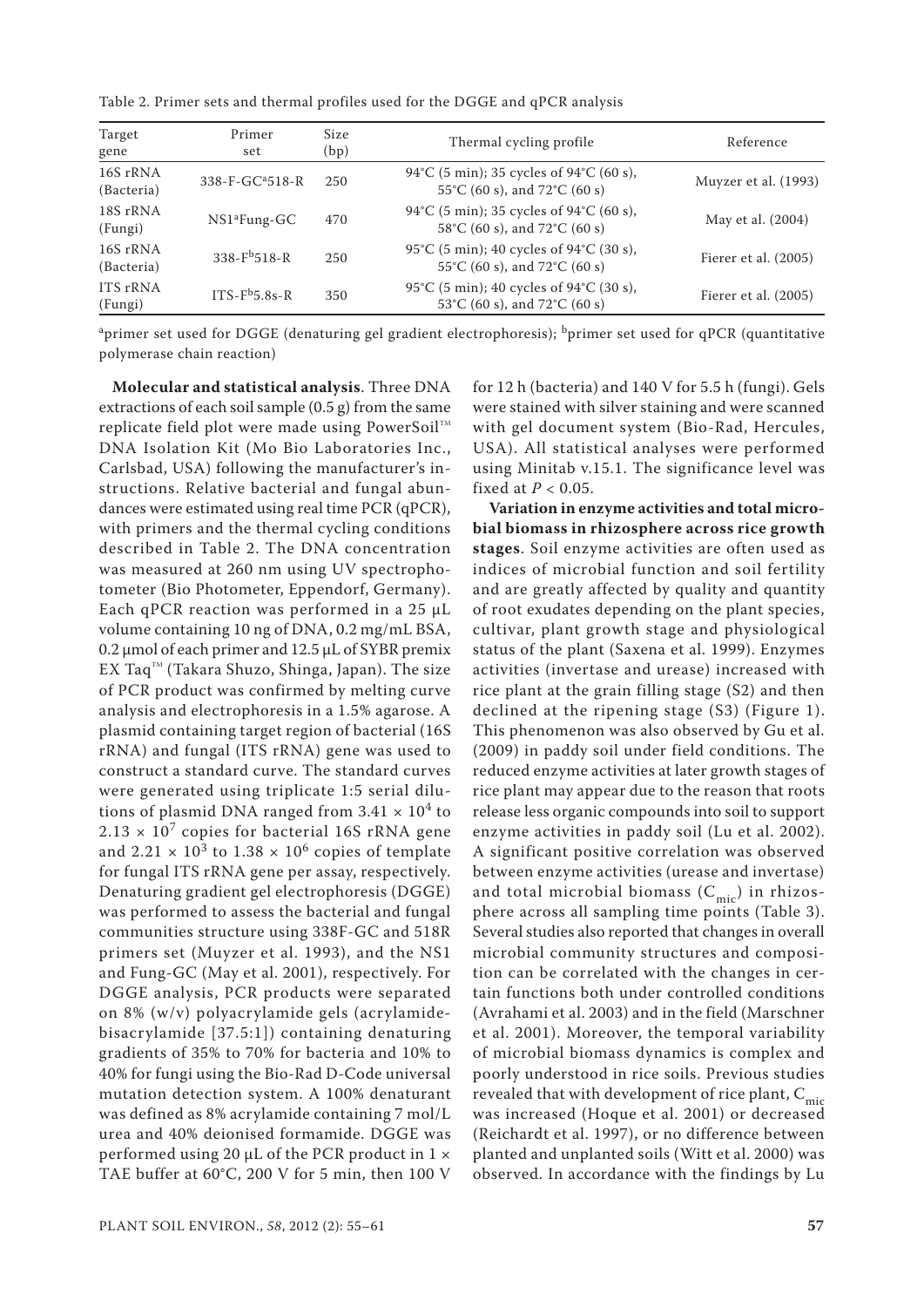

Figure 1. Invertase (a) and urease (b) activities in the rhizosphere and bulk soil at the S1 (tillering), S2 (grain filling) and S3 (ripening) growth stages. Different letters indicate significant differences by ANOVA at *P* < 0.05  $(n = 3;$  error bars are  $\pm$  SD)

et al. (2002) and Zeng et al. (2005), we observed that  $C_{\text{mic}}$  in rhizosphere increased during earlier growing periods (S1-tillering and S2-grain filling) and declined at the later stage (S3-ripening stage, Table 4).

**Relative bacterial and fungal abundance in rhizosphere during growth periods of rice plant**. As  $C<sub>mic</sub>$  measures the total microbial biomass in soil, including bacterial, archaeal, and fungal components, A real-time PCR approach was used to further estimate the total bacterial population (16S rRNA gene), total fungal population (ITS rRNA gene) and relative fungal: bacterial ratio. The cultivation of rice crops had a strong stimulating effect on the numbers of total bacteria and fungi in the paddy soil (Figure 2). The number of 16S rRNA and ITS rRNA gene copies in the rhizosphere were significantly higher than in bulk soil across each growth stage. This may be due to the rhizodeposition of carbohydrates from plant roots increasing microbial growth in comparison with that in the bulk, a phenomenon well known as rhizosphere effect (Smalla et al. 2001, Mougel et al. 2006). It is also well known that rice roots release oxygen through aerenchymatous tissue at rates sufficient to support non-specific aerobic microbial processes (Arth et al. 1998). On the contrary, in the bulk soil

there could only be microbial respiration but lower oxygen concentrations. The relative fungi: bacteria ratio was also used as potential tool to study the state of soil microbial community in response to different environmental stresses in various ecosystems (Fierer et al. 2005). Lauber et al. (2008) argued that relative fungal: bacterial ratios (rRNA-qPCR based) were not significantly different across the land-use types (hardwood and pine forests, cultivated and livestock pasture lands). Our study revealed that the ratio of fungi to bacteria (rRNA-qPCR based) ranged from 0.03 to 0.06 across all growth stages, which indicated that bacterial population dominated the rice ecosystem (Figure 2c). We observed non significant difference in fungi to bacteria ratio across the rice plant growth stages, suggested that the observed patterns were not driven by any particular microbial group. Although real-time PCR is flexible, simple and rapid promising molecular tool for the quantification of soil microbial communities, it has some important limitations. These limitations include DNA extraction bias, the availability of sequence data, and adequate preparation of inhibitor-free target DNA. However, qPCR provides reproducible method to monitor differences and changes in microbial population size within growth stages.

Table 3. Pearson correlation between enzyme activities and microbial abundances in rhizosphere across all sampling time points  $(n = 4)$ 

|           | $C_{\text{mic}}$ (m/kg) | Bacterial 16S rRNA gene copies/g dry soil | Fungal ITS rRNA gene copies/g dry soil |
|-----------|-------------------------|-------------------------------------------|----------------------------------------|
| Urease    | $0.956*$                | 0.932                                     | $0.973*$                               |
|           | (0.044)                 | (0.068)                                   | (0.027)                                |
| Invertase | $0.966*$                | 0.825                                     | 0.887                                  |
|           | (0.034)                 | (0.175)                                   | (0.113)                                |

\*significant coefficients ( $P < 0.05$ ) are highlighted in bold font. Values in bracket show the level of significance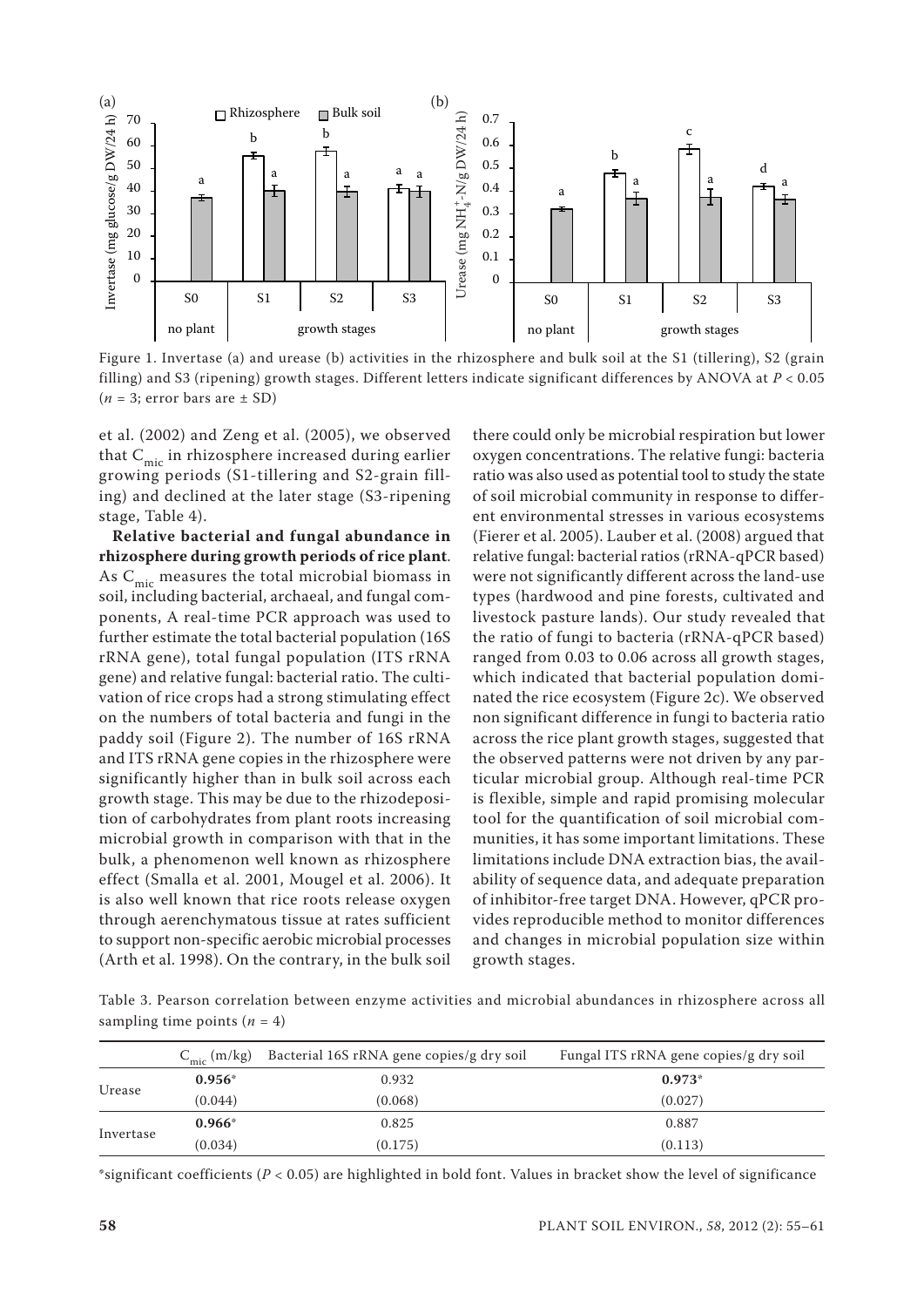|                  | S <sub>0</sub> | S1                                                                   |                                                                                                            | S2                                                                                                                                |                   | S3                                                                    |  |
|------------------|----------------|----------------------------------------------------------------------|------------------------------------------------------------------------------------------------------------|-----------------------------------------------------------------------------------------------------------------------------------|-------------------|-----------------------------------------------------------------------|--|
|                  |                |                                                                      |                                                                                                            |                                                                                                                                   |                   |                                                                       |  |
| $C_{\text{mic}}$ |                |                                                                      |                                                                                                            | $596.9 \pm 4.0^d$ $694.8 \pm 4.0^b$ $615.26 \pm 13.7^d$ $711.2 \pm 2.2^a$ $620.15 \pm 8.5^d$ $677.6 \pm 4.1^c$ $618.1 \pm 13.2^d$ |                   |                                                                       |  |
| $N_{mic}$        |                | $62.1 \pm 4.5^{\circ}$ $70.0 \pm 1.3^{\circ}$ $65.6 \pm 4.2^{\circ}$ |                                                                                                            | $71.5 \pm 2.3^{\circ}$                                                                                                            |                   | $65.7 \pm 3.9^{\circ}$ $68.7 \pm 2.5^{\circ}$ $65.93 \pm 2.2^{\circ}$ |  |
|                  |                |                                                                      | $C_{\text{mic}}/N_{\text{mic}}$ 9.61 ± 0.27 <sup>a</sup> 9.92 ± 0.17 <sup>a</sup> 9.40 ± 0.71 <sup>a</sup> | $9.94 \pm 0.33^{\text{a}}$                                                                                                        | $9.42 \pm 0.44^a$ | $9.87 \pm 0.36^a$ $9.41 \pm 0.4^a$                                    |  |

Table 4. C<sub>mic</sub> (mg/kg), N<sub>mic</sub> (mg/kg) and C<sub>mic</sub>/N<sub>mic</sub> ( $n = 3$ ; mean  $\pm$  SD) in rhizosphere and bulk soil at different sampling points

S0 – before plantation bulk soil; S1 – tillering stage; S2 – grain filling stage; S3 – ripening stage; R – rhizosphere; B – bulk soil. Different letters in the same row indicate significant differences (*P* < 0.05)

**Dynamics of bacterial and fungal community structure in response to rice developmental stages**. The use of molecular approaches provides valuable information about the characterisation of naturally occurring microbial communities without cultivation (Štursa et al. 2009). Microbial communities in the rhizosphere are dynamic and susceptible to changes in plant conditions. In response to changing root exudation patterns with the development of plant, the microbial community structure and composition in the rhizosphere also change with time and varies during the life cycle and with the seasonal response of plants (Germida and Siciliano 2001). In the current study, principal component analysis of DGGE profile of the 16S rRNA gene (bacterial) and the 18S rRNA gene (fungal) revealed differences in both the bacterial

and fungal community structures across different growth stages (Figure 3). We found that bacterial and fungal communities of unplanted soil (S0) and planted soil were well separated, showing the well profound plant rhizosphere effect. In fact, the introduction of plants to soil affects the physicalchemical properties and the biological parameters of the soil environment close to the growing roots by continuously producing and excreting organic compounds (Hinsinger et al. 2006). Houlden et al. (2008) performed a field study to explore microbial community structure and activity in the rhizosphere of three field crops (pea, wheat and sugar beet) over a period of growth. By using DGGE and BIOLOG techniques, they observed remarkable temporal shifts in diversity and relative activity in rhizosphere bacterial and fungal communities with



d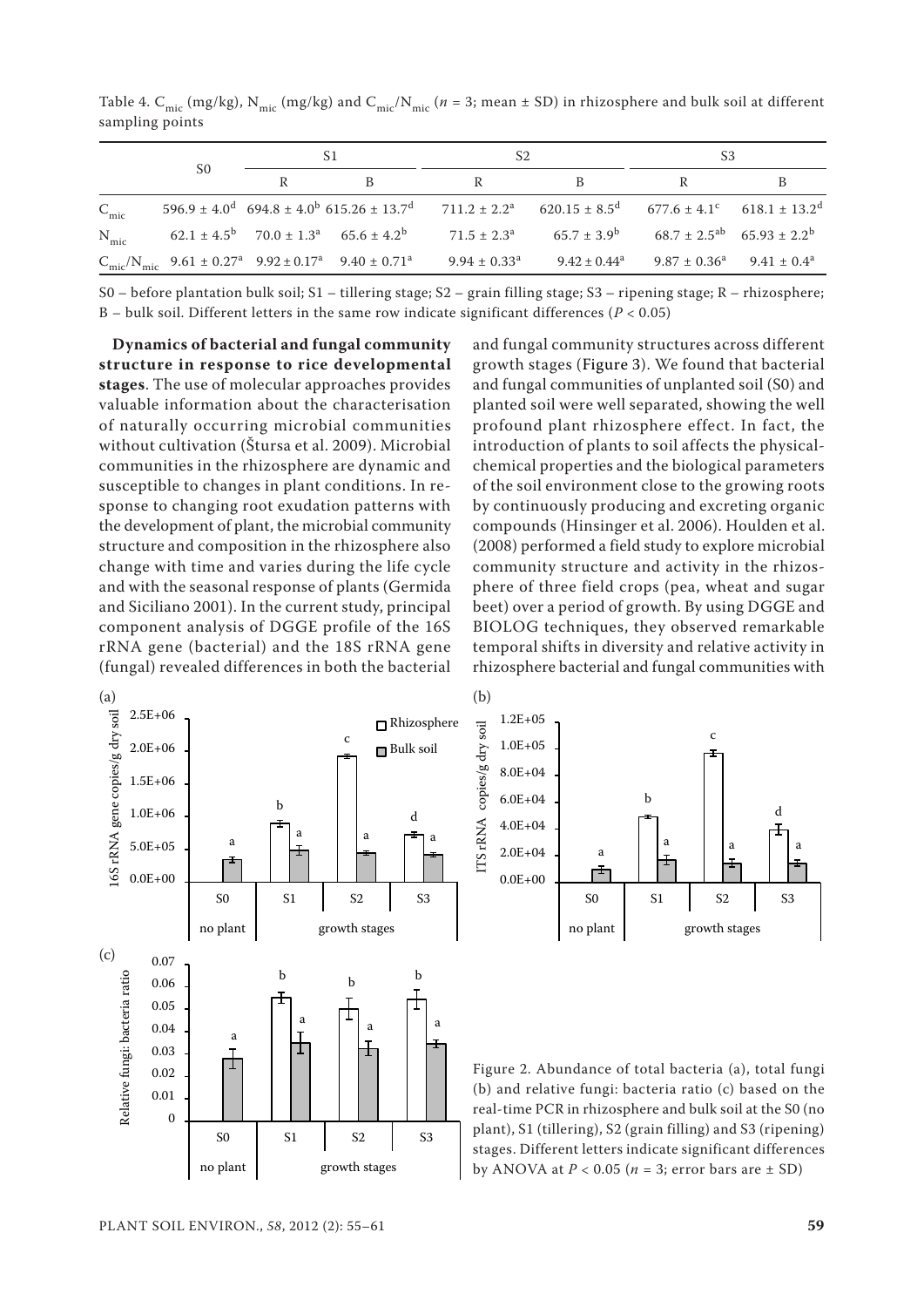

Figure 3. Principal component analysis (PCA) of denaturing gel gradient electrophoresis (DGGE) profile of bacterial (a, b) and fungal (c, d) communities in the rhizosphere (R) and bulk (B) soil at S0 (no plant, NP), S1 (tillering), S2 (grain filling) and S3 (ripening) stages of rice plant. Solid and hollow symbols indicate the rhizo-

developmental stage for all plant species. Further, pot and field experiments conducted by Xu et al. (2009) indicated that bacterial communities in the soybean rhizosphere changed with growth stages, and higher number of DGGE bands observed in early reproductive growth stages than in the other stages. Mougel et al. (2006) also characterized the bacterial and fungal community structure in rhizosphere of *Medicago truncatula* at five developmental stages in pot experiment by using the automated ribosomal intergenic spacer analysis (ARISA). Similarly, we found pronounced changes in the genetic diversity of bacterial and fungal communities during vegetative stage (tillering-S1) and reproductive stage (ripening-S3) of plant growth development (Figure 3). The difference in microbial communities structure between the growth stages may be due to a weaker rhizodeposition during the reproductive stages than during the vegetative stage (Mougel et al. 2006).

A certain degree of succession occurs in the bacterial and fungal communities structures of the rhizosphere between vegetative (tillering) and reproductive (grain filling and ripening) stages. Interestingly, rice plant growing stages showed no significant effect on relative fungal: bacterial ratio, suggested that growth stage did not stimulate any particular microbial group. However rice plant stimulated higher relative fungal: bacterial ratio compared to unplanted treatment. This study illustrates the significance of rice ecosystem in context of rhizosphere microbial community dynamics and function over time. A future research is required to explore the ecological significance of different rice cultivars in terms of difference in microbial communities' dynamics and possible increased respiration rates.